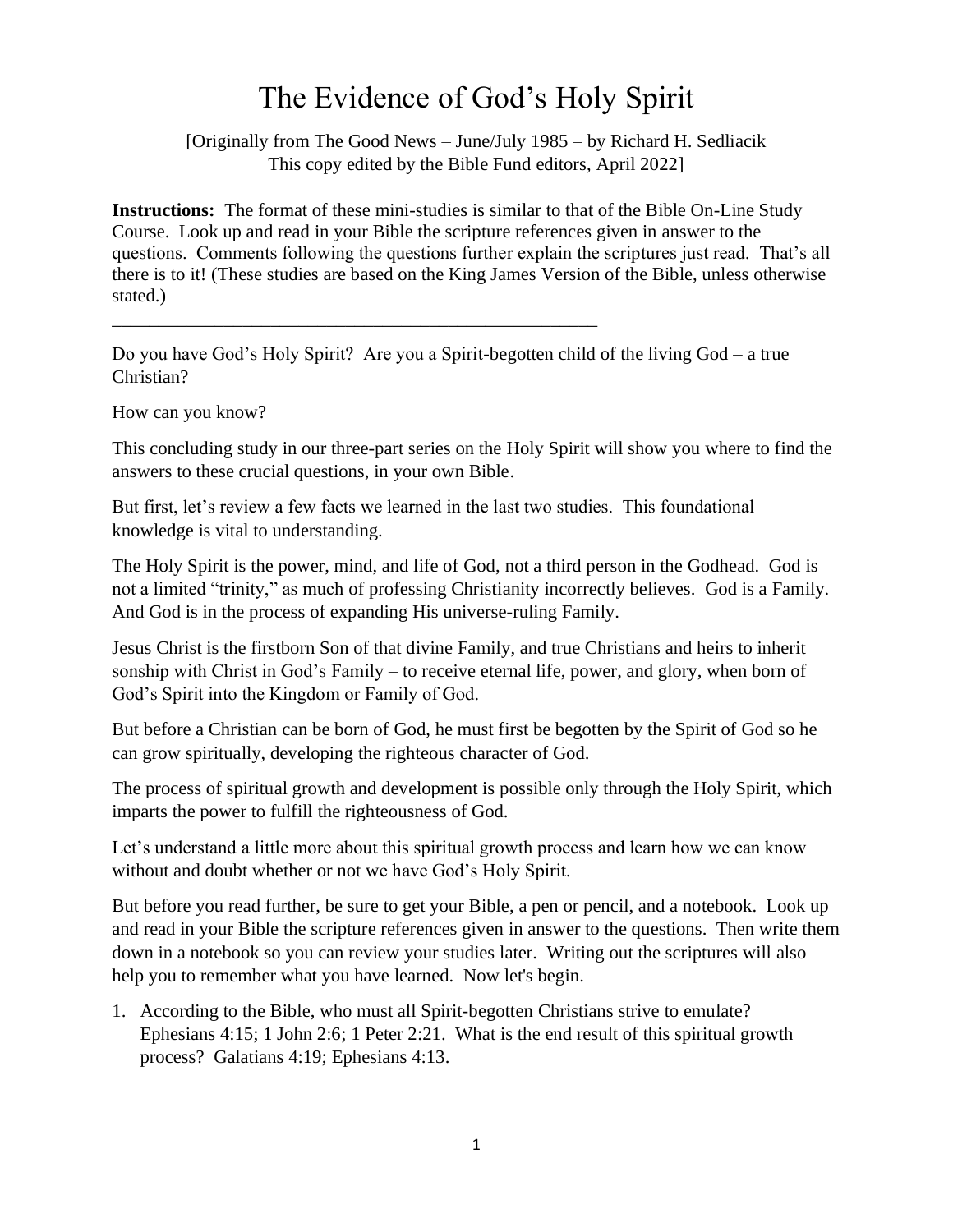2. Does Christ "live" in Spirit-begotten Christians to help them grow spiritually? Colossians 1:27-29; Galatians 2:20; Hebrews 13:20-21. Exactly how does Christ dwell in them? Philippians 1:19; 2:5; Romans 8:8-10.

If we have the mind of Christ – if Jesus Christ is in us by means of His Spirit – we have the power to grow spiritually as we allow His Spirit to lead us along the path of righteousness (Romans 8:14).

Through God's Spirit, we have the ability to obey God and thereby grow in the holy and righteous character of God. We actually come to think and act the way God does.

Notice again how Paul explained this when he addressed Spirit-begotten Christians in the Church of God at Rome: "But you are not in the flesh but in the Spirit, if indeed the Spirit of God dwells in you [that is, the Holy Spirit from God the Father, which transmits God's own attributes and characteristics]."

But notice what Paul added: "Now if anyone does not have the Spirit of Christ, he is not His" (Romans 8:9).

A person who does not have God's Holy Spirit does not belong to Christ – he is not a true Christian!

Paul was talking about the Holy Spirit from God the Father – the seed or germ of spiritual life that begets us spiritually as the very children of God himself – the Spirit sent to us from Jesus Christ so we can overcome and grow spiritually and have God's own character developed in us.

Since the presence of God's Spirit in one's mind, or the lack thereof, is the sole factor that determines whether or not a person is really a Christian, it is important to understand how one can know if he has the Holy Spirit.

3. Did Jesus Christ clearly indicate that a person is known by his "fruits," or works? Matthew 7:20. How did He describe Himself, His Father, and true Christians? John 15:1-8. How much fruit does God expect Christians to bear? Verses 5, 8.

This is the reason God calls Christ's disciples – to bear much fruit.

Jesus was not talking about a momentary emotional thrill or experience that proves you are one of His. That is not true conversion at all.

Once begotten by the Holy Spirit from the Father, you must continually be led by the Holy Spirit and bear spiritual fruit throughout your Christian life. See 2 Timothy 1:7.

But what spiritual fruit, or results, does the mind of Christ through God's Spirit produce in one who is striving to do the will of God?

4. In Galatians 5:22-23, the apostle Paul outlined the fruit or results the Holy Spirit produces in a Christian. What is the first fruit Paul lists? Verse 22. Also notice Romans 5:5. Is love the basic characteristic of God's nature? 1 John 4:16. Is it the greatest attribute God transmits to us by the Holy Spirit? 1 Corinthians 13:13. Be sure to read all of 1 Corinthians 13 to learn more about this all-important characteristic of God's nature.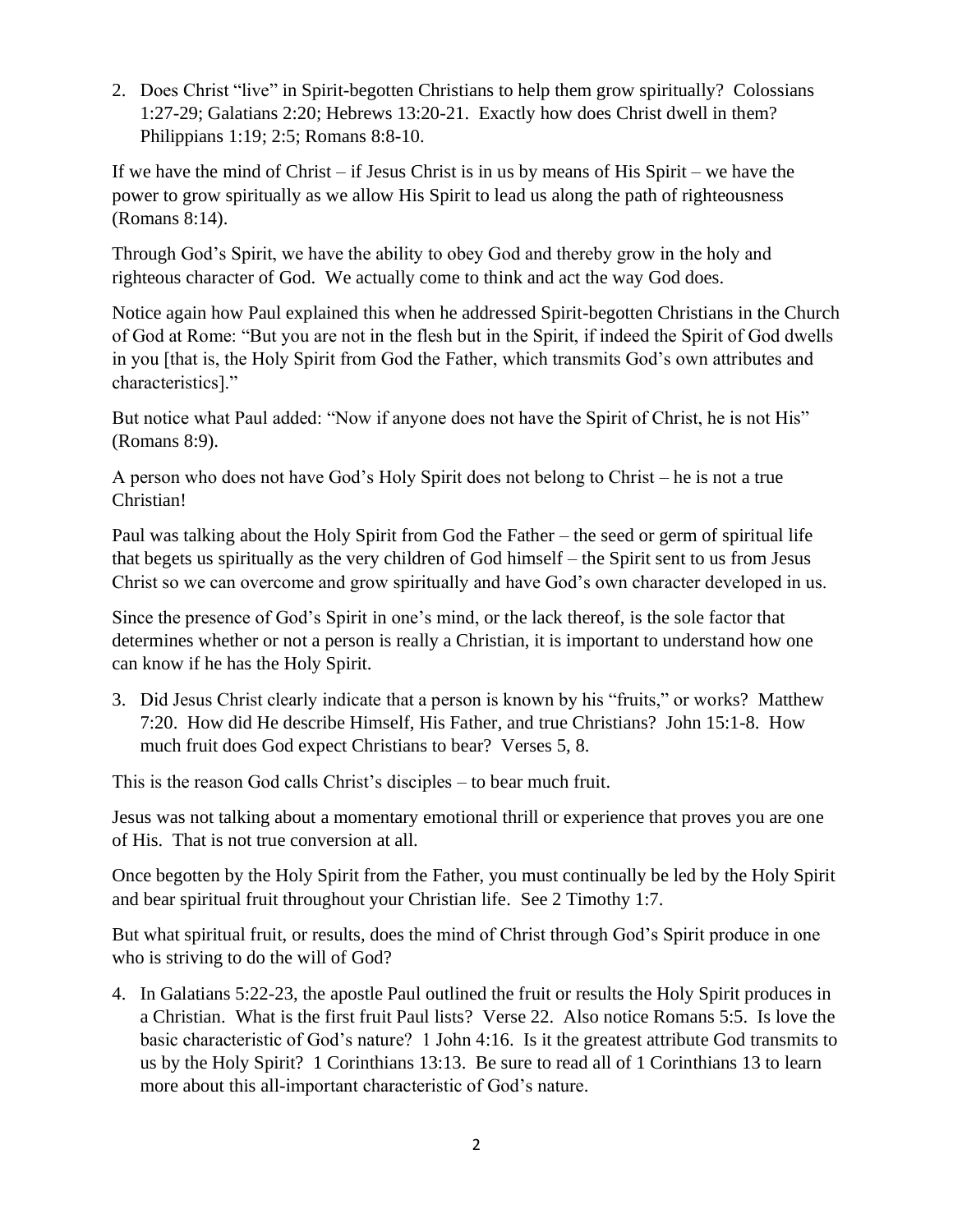The Holy Spirit imparts the traits of God's character to true Christians. And the first and most important fruit of God's Spirit is love. It is not a form of human love, but the divine love that comes directly from God. The Greek word translated "love" in Galatians 5:22 is *agape*. It means devotedness or kindly concern – an intense desire to serve God and man.

5. Is this the same love that will enable us to fulfill – to obey – God's law? Romans 13:8, 10. Did Paul clearly indicate which law he was referring to? Verse 9.

Humans have had many conflicting ideas about how God's love should be expressed in a Christian's life. But God makes it very clear that His love is expressed by obedience to the Ten Commandments. Obedience to the first four commandments expresses love toward God, and obedience to the last six commandments expresses love toward fellowman (see Matthew 22:37- 40).

The apostle John plainly stated how God's love is to be expressed and then defines it: "By this we know that we love the children of God, when we love God and keep His commandments. For this is the love of God, that we keep His commandments" (1 John 5:2-3).

6. Can one who refuses to obey God's commandments possess the Holy Spirit and its allimportant fruit of love? Acts 5:32.

When you receive the Holy Spirit, the love of God is the first and most important fruit that will begin to show. The other fruits of the Spirit mentioned by Paul in Galatians 5:22-23 amplify the basic characteristic of God's nature – the divine love given to those whom God begets by His Holy Spirit.

- 7. Is faith another vital fruit of the Spirit of God? Galatians 5:22. Is it possible to please God without real faith? Hebrews 11:6. Must obedience to God accompany one's faith in order to make it alive and acceptable to God? Romans 3:31; James 2:14-26.
- 8. Is the faith all Christians must possess and which comes as a gift from God (Ephesians 2:8) through the Holy Spirit, in reality the faith of Jesus Christ? Revelation 14:12.

In Revelation 14:12 is a description of the true Church of God. Those in God's Church have the faith *of* Jesus. It is not just their faith *in* Him, but *His* faith in them and acting in them!

That faith – the very faith of Jesus Christ – enables them to live God's way of life – conduct themselves as God conducts Himself.

If we were able, of ourselves, to supply faith to obey God, our obedience would be selfrighteousness, which to God is but "filthy rags" (Isaiah 64:6). Our righteousness must be through the faith of Christ. Yes, *Christ's* faith, not our own!

9. When one receives the Holy Spirit, will these fruits suddenly appear overnight – almost all at once? 2 Peter 3:18.

However, fruit does not appear overnight on a tree. It takes time, water, the nutrients in the soil and sunlight to grow.

Likewise, it takes time to grown spiritually and manifest the fruits of the Spirit once a person has received the Holy Spirit.